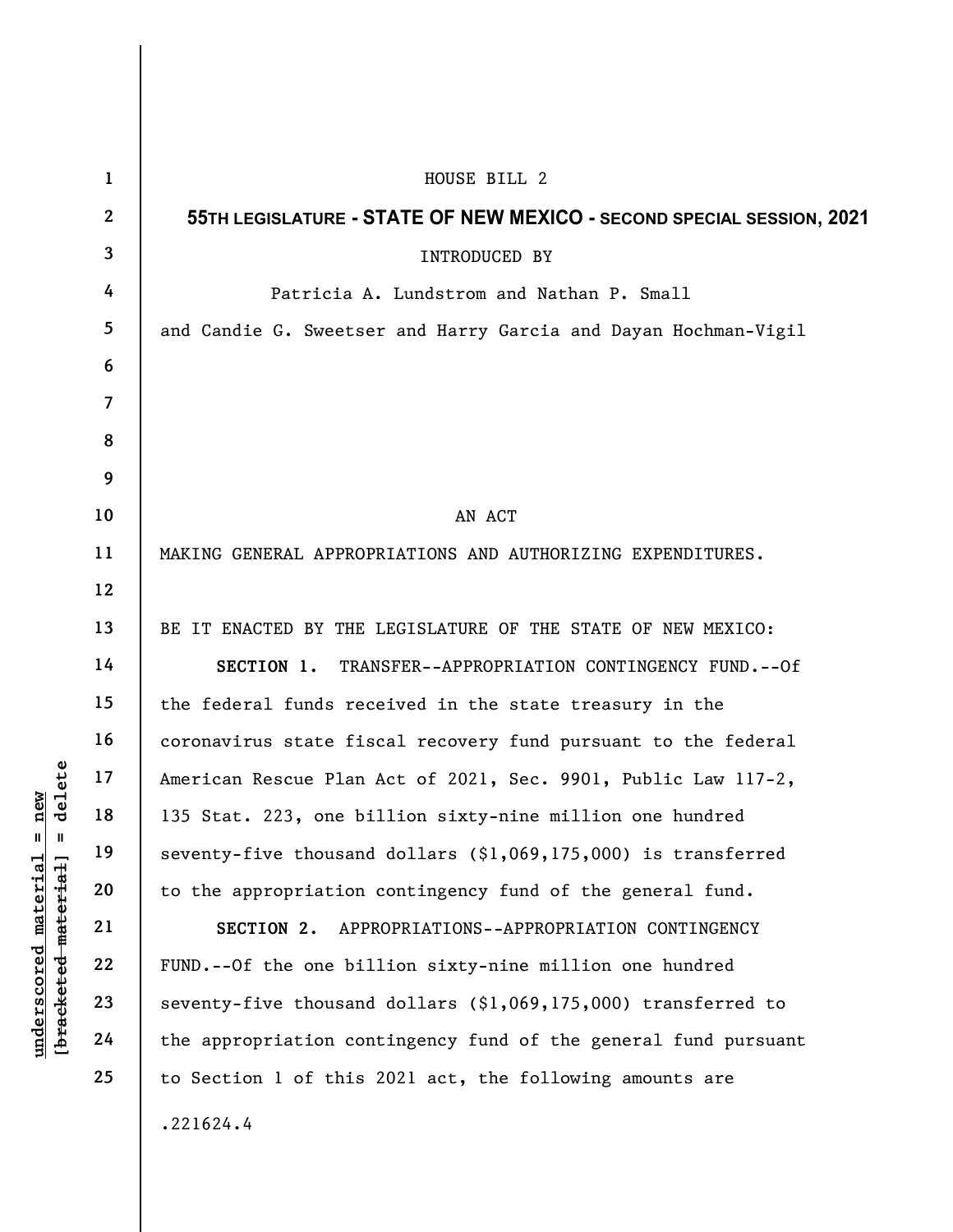appropriated for expenditure in fiscal years 2022 through 2025, and any unexpended or unencumbered balance remaining at the end of fiscal year 2025 shall revert to the appropriation contingency fund:

5 6 7 A. five hundred thousand dollars (\$500,000) to the administrative office of the courts for pretrial services monitoring;

8 9 10 11 B. twenty-six million dollars (\$26,000,000) to the department of information technology to plan, design, construct, renovate and equip broadband infrastructure statewide;

C. twenty million dollars (\$20,000,000) to the energy, minerals and natural resources department to plan, design, construct, improve, renovate, furnish and equip facilities and infrastructure at state parks statewide;

D. three million five hundred thousand dollars (\$3,500,000) to the energy, minerals and natural resources department for orphan well planning and implementation;

underscores and the same purpose;<br>
understand material experience of exament for orphannels in the department for orphannels of the same purpose;<br>
understand a fifty<br>
understand 22<br>
understand 24<br>
understand department of E. seven million dollars (\$7,000,000) to the economic development department for outdoor recreation grants contingent on a fifty percent local match of expenditures for the same purpose;

F. ten million dollars (\$10,000,000) to the department of environment to plan, design and construct projects to improve surface water quality and river habitats .221624.4  $- 2 -$ 

1

2

3

4

12

13

14

15

16

17

18

19

20

21

22

23

24

25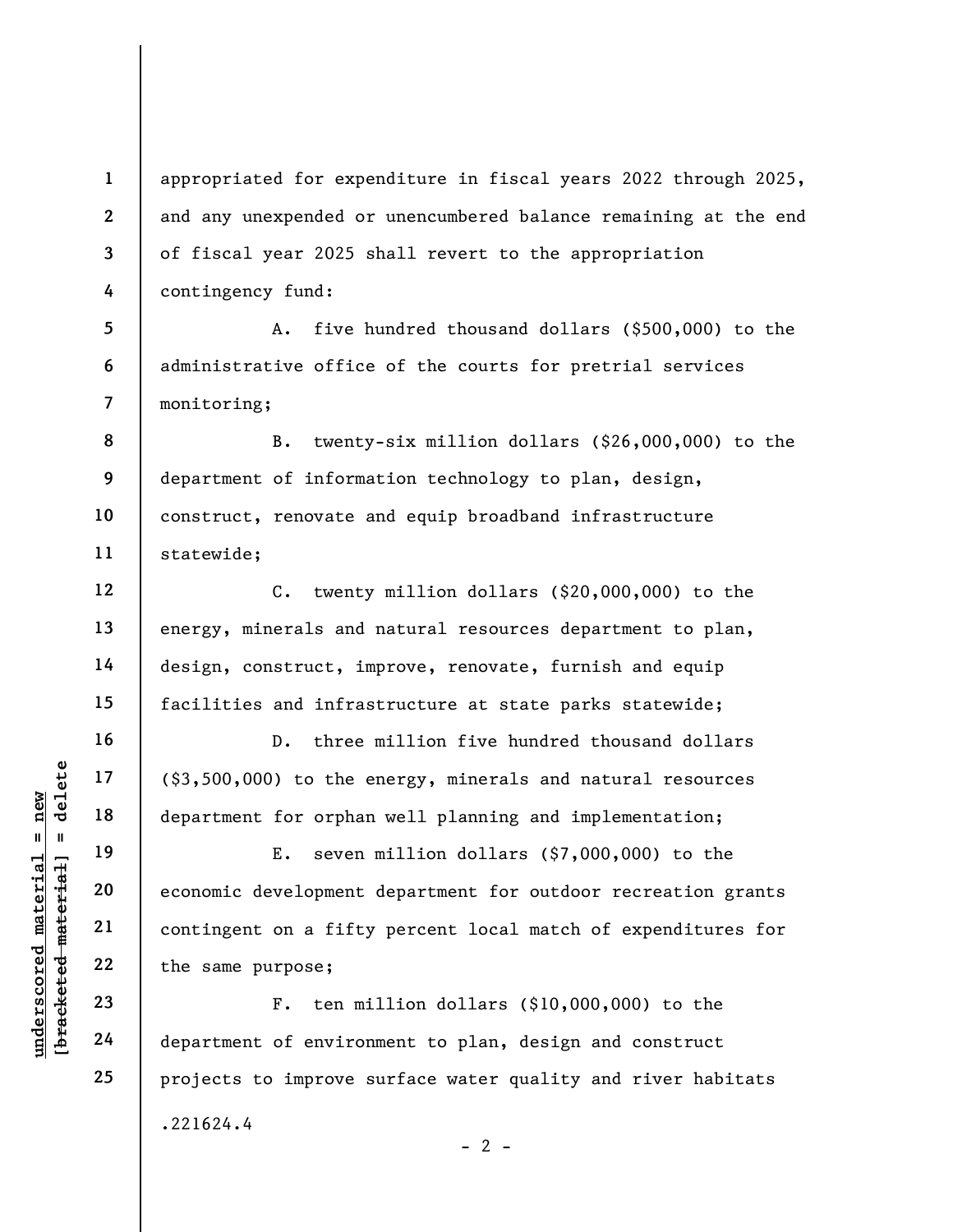1 statewide;

2 3 4 G. five million dollars (\$5,000,000) to the department of game and fish to acquire property for the state game commission statewide;

5 6 7 8 9 H. twenty million dollars (\$20,000,000) to the department of finance and administration to provide housing assistance for homeless persons and affordable housing assistance contingent on a one hundred percent local match of expenditures for the same purpose;

I. ten million dollars (\$10,000,000) to the department of finance and administration for disbursement to the water project fund at the New Mexico finance authority for projects in need of funding to complete or to fully fund and complete;

J. four hundred thirty-five thousand dollars (\$435,000) to the local government division of the department of finance and administration for personal services and employee benefits costs for the grants administration program;

understand material material material employee benefits costs.<br>
The material employee benefits costs ive html employee benefits costs ive html<br>
department of finance<br>
employees and contract employees and contract<br>
22<br>
divi K. five hundred thousand dollars (\$500,000) to the department of finance and administration for temporary employees and contractors to assist the local government division of the department of finance and administration in advancing capital outlay projects and projects funded through the federal American Rescue Plan Act of 2021;

> L. fifteen million dollars (\$15,000,000) to the .221624.4  $-3 -$

10

11

12

13

14

15

16

17

18

19

20

21

22

23

24

25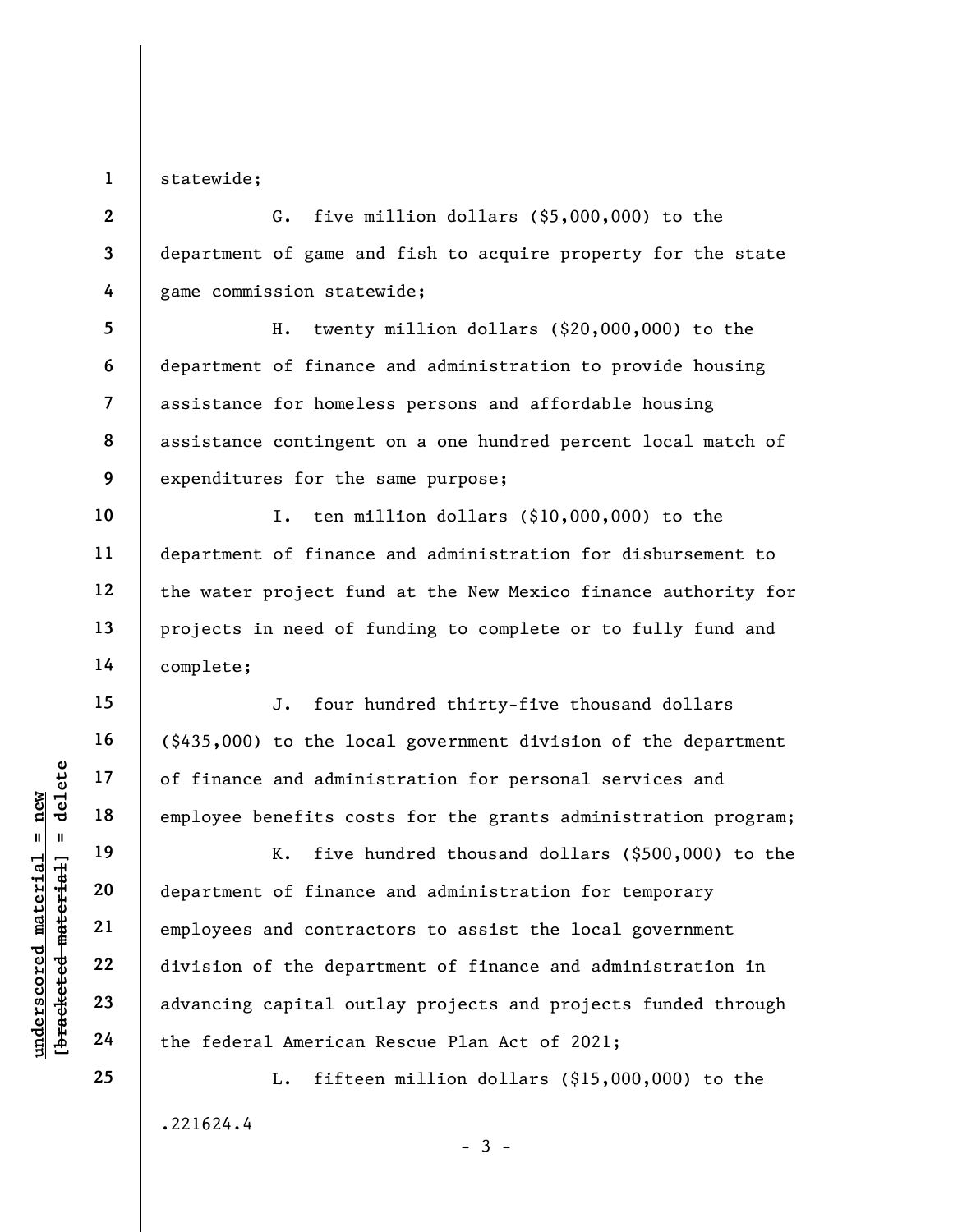1 2

3

4

13

14

15

16

17

18

19

20

21

22

23

24

25

tourism department for tourism marketing advertising;

M. five million dollars (\$5,000,000) to the human services department to assist food banks in meeting the needs of food-insecure New Mexicans;

5 6 7 8 N. fifteen million dollars (\$15,000,000) to the employee group health benefits program of the general services department for public employee health care costs and testing related to coronavirus disease 2019;

9 10 11 12 O. ten million dollars (\$10,000,000) to the department of transportation to plan, design, construct, renovate and equip electric vehicle charging stations statewide;

P. ten million dollars (\$10,000,000) to the department of transportation to plan, design, construct, renovate and equip upgrades to regional airports statewide;

Q. ten million dollars (\$10,000,000) to the department of transportation for the clean up New Mexico roadway beautification program; and

understand to transport of transportant of transportant of transportant of transportant in the material of the sole of the sole of the sole of the sole of the sole of the sole of the sole of the sole of the sole of the sol R. one hundred forty-two million five hundred thousand dollars (\$142,500,000) to the department of transportation for acquisition of rights of way, planning, design and construction and to match federal and other state funds for the following statewide infrastructure projects:

(1) the interstate 40 corridor in McKinley and Cibola counties;

 $- 4 -$ 

.221624.4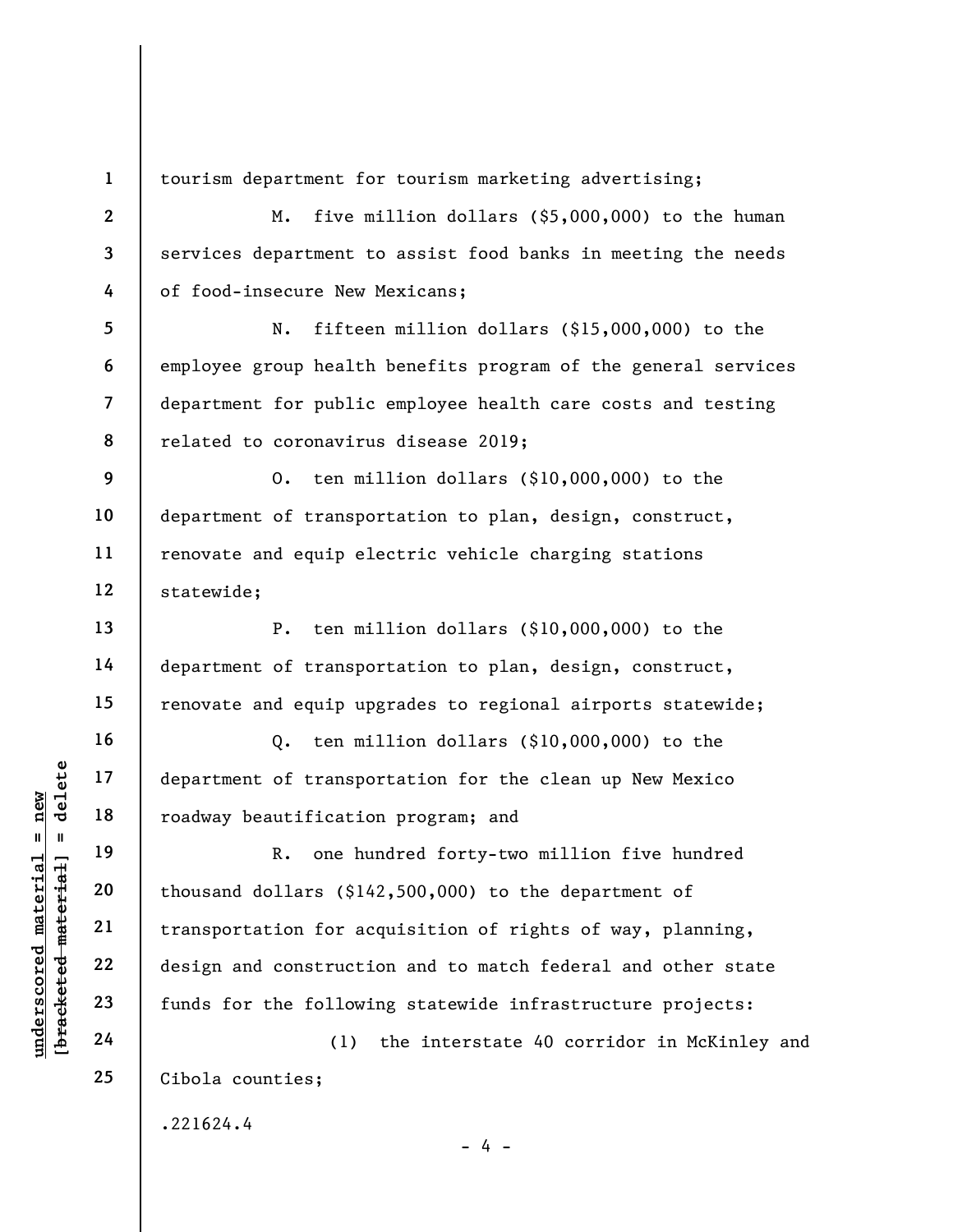|                                                           | $\mathbf{1}$ | (2)<br>a new state road in Santa Teresa in Dona               |
|-----------------------------------------------------------|--------------|---------------------------------------------------------------|
|                                                           | $\mathbf{2}$ | Ana county;                                                   |
|                                                           | 3            | (3)<br>New Mexico highway 128 from Carlsbad to                |
|                                                           | 4            | Jal in Eddy and Lea counties;                                 |
|                                                           | 5            | (4)<br>New Mexico highway 180 in Grant county;                |
|                                                           | 6            | (5)<br>Bobby Foster road to Mesa Del Sol in                   |
|                                                           | 7            | Bernalillo county;                                            |
|                                                           | 8            | (6)<br>interstate 25 from Montgomery boulevard to             |
|                                                           | 9            | Comanche road in Bernalillo county;                           |
|                                                           | 10           | (7)<br>Cerrillos road in Santa Fe county;                     |
|                                                           | 11           | (8)<br>Pinon Hills boulevard in San Juan county;              |
|                                                           | 12           | and                                                           |
|                                                           | 13           | (9)<br>New Mexico highway 39 in Mosquero in                   |
|                                                           | 14           | Harding and San Miguel counties.                              |
|                                                           | 15           | SECTION 3.<br>TRANSFERS--APPROPRIATION CONTINGENCY FUND--     |
|                                                           | 16           | OTHER STATE FUNDS.--Of the one billion sixty-nine million one |
| delete                                                    | 17           | hundred seventy-five thousand dollars (\$1,069,175,000)       |
| $n$ ew<br>$\mathbf{II}$<br>$\mathbf{u}$                   | 18           | transferred to the appropriation contingency fund of the      |
|                                                           | 19           | general fund pursuant to Section 1 of this 2021 act, the      |
|                                                           | 20           | following amounts are transferred from the appropriation      |
| underscored material<br>[ <del>bracketed material</del> ] | 21           | contingency fund to the following other state funds:          |
|                                                           | 22           | three million dollars $(§3,000,000)$ to the<br>Α.             |
|                                                           | 23           | economic development department for the outdoor equity grant  |
|                                                           | 24           | program fund; and                                             |
|                                                           | 25           | fifteen million dollars (\$15,000,000) to the<br><b>B.</b>    |
|                                                           |              | .221624.4                                                     |

 $- 5 -$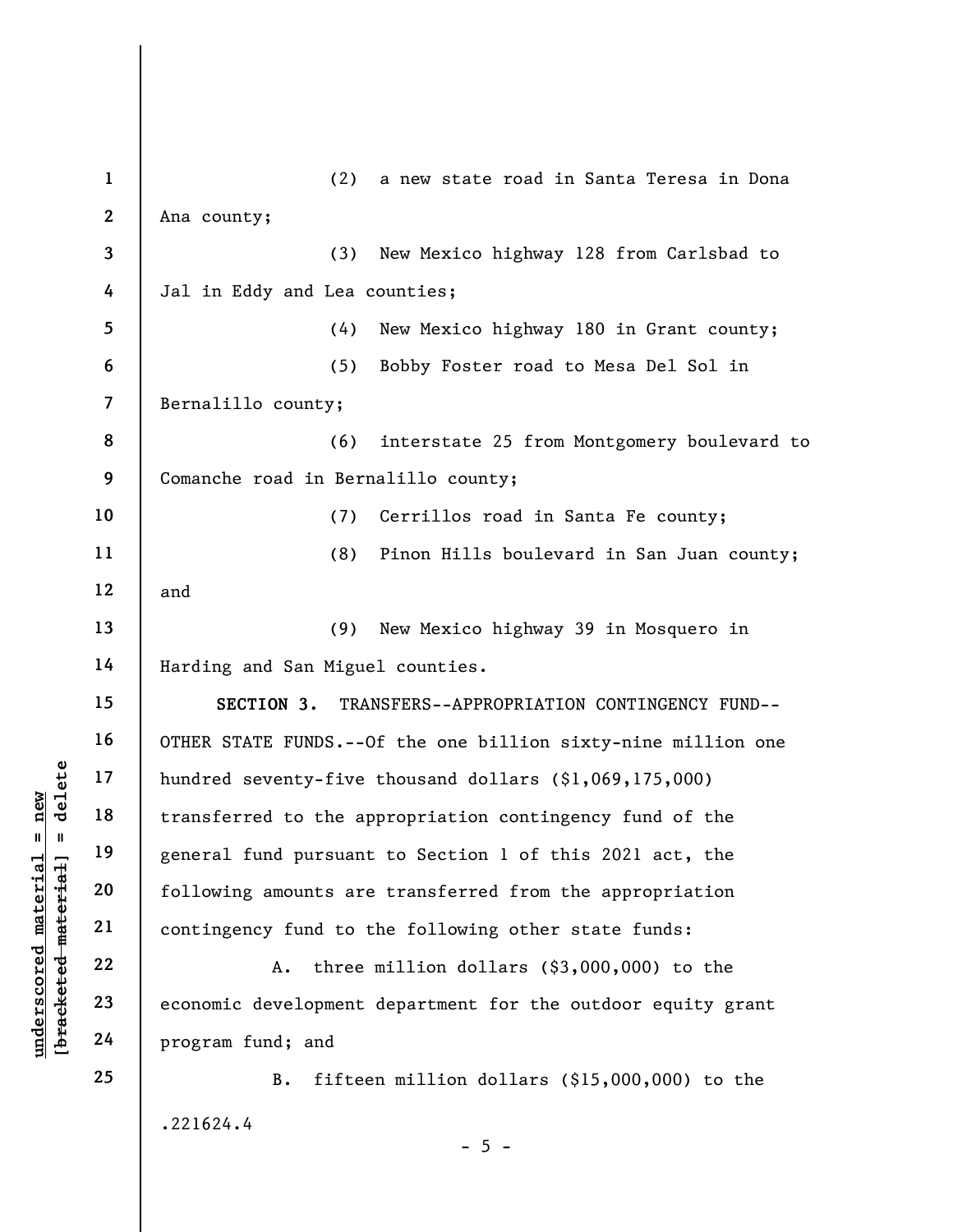higher education program development enhancement fund for expanding enrollment in and graduation from nursing programs at state institutions of higher education.

SECTION 4. APPROPRIATIONS--CAPITAL PROJECTS FUND.-- Contingent on the transfer of one hundred thirty-three million sixty-six thousand eight hundred twelve dollars (\$133,066,812) authorized for the state in the capital projects fund pursuant to the federal American Rescue Plan Act of 2021, the following amounts are appropriated for expenditure in fiscal years 2022 through 2025:

A. twenty-three million sixty-six thousand eight hundred twelve dollars (\$23,066,812) to the department of information technology to plan, design, construct, renovate and equip broadband infrastructure statewide;

B. one hundred million dollars (\$100,000,000) to the department of information technology to plan, design, construct, renovate and equip alternative broadband infrastructure statewide, including infrastructure for satellite broadband; and

underscored material equiplering and the set of the set of the set of the set of the set of the set of the set of the set of the set of the set of the set of the set of the set of the set of the set of the set of the set o C. ten million dollars (\$10,000,000) to the public education department to plan, design, construct, renovate and equip libraries and broadband infrastructure for Native American communities statewide.

SECTION 5. APPROPRIATION--LEGISLATIVE PROCESSING SYSTEM.--Of the one billion sixty-nine million one hundred .221624.4  $- 6 -$ 

1

2

3

4

5

6

7

8

9

10

11

12

13

14

15

16

17

18

19

20

21

22

23

24

25